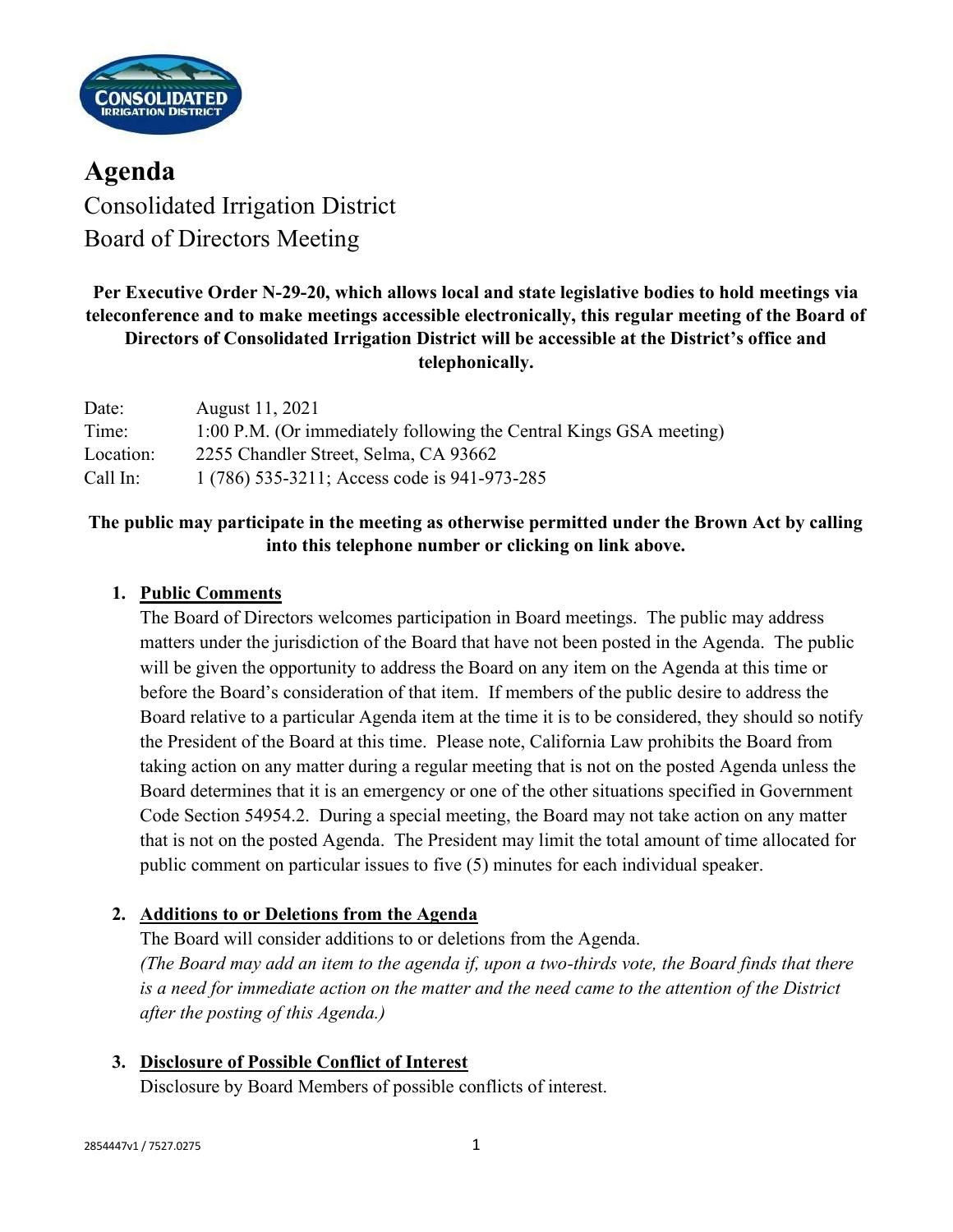## 4. Consent Calendar (Recommend Approval) – Review & Take Action

- a. Approval of July 14, 2021 Board Meeting Minutes
- b. Authorize Special Payroll Warrants for September 2021
- c. Approval of July 2021 Accounts Payable
- d. Approval of July 2021 Accounts Receivable
- e. Approval of CID Monthly Budget Report as of July 31, 2021
- f. Accept Financial Report as of July 31, 2021

### 5. Correspondence: Items for Board Action

- a. Consolidated Irrigation District Annual Financial Statement Review for possible action CID's Annual Financial Statement for fiscal year ending December 31, 2020.
- b. Review miscellaneous correspondence for possible action

### 6. Manager's Report, Presentation of Items for Board Action and Public Hearings

#### a. Water Report

Review and discuss for possible action: the current water report.

#### b. SGMA Update

Receive update on implementation of the Sustainable Groundwater Management Act and provide directions to staff.

### c. Report of Land Acquisition Effort

Receive update and discuss for possible action regarding land acquisition.

### d. Projects Update

Receive update and discuss for possible action: the status of current projects.

### 7. Provost & Pritchard Monitoring Wells Proposal – Action Item

Authorize General Manager to sign agreement with Provost & Pritchard Consulting Group for monitoring well design and construction services.

#### 8. Board Reports

Receive reports from individual Board members.

9. Closed Session Pursuant to Government Code Section 54957 – Public Employment Position: Assistant Manager

# 10. Closed Session Pursuant to Government Code Section 54956.9(d)(1) – Conference with Legal Counsel

Closed session conference with legal counsel pursuant to Government Code Section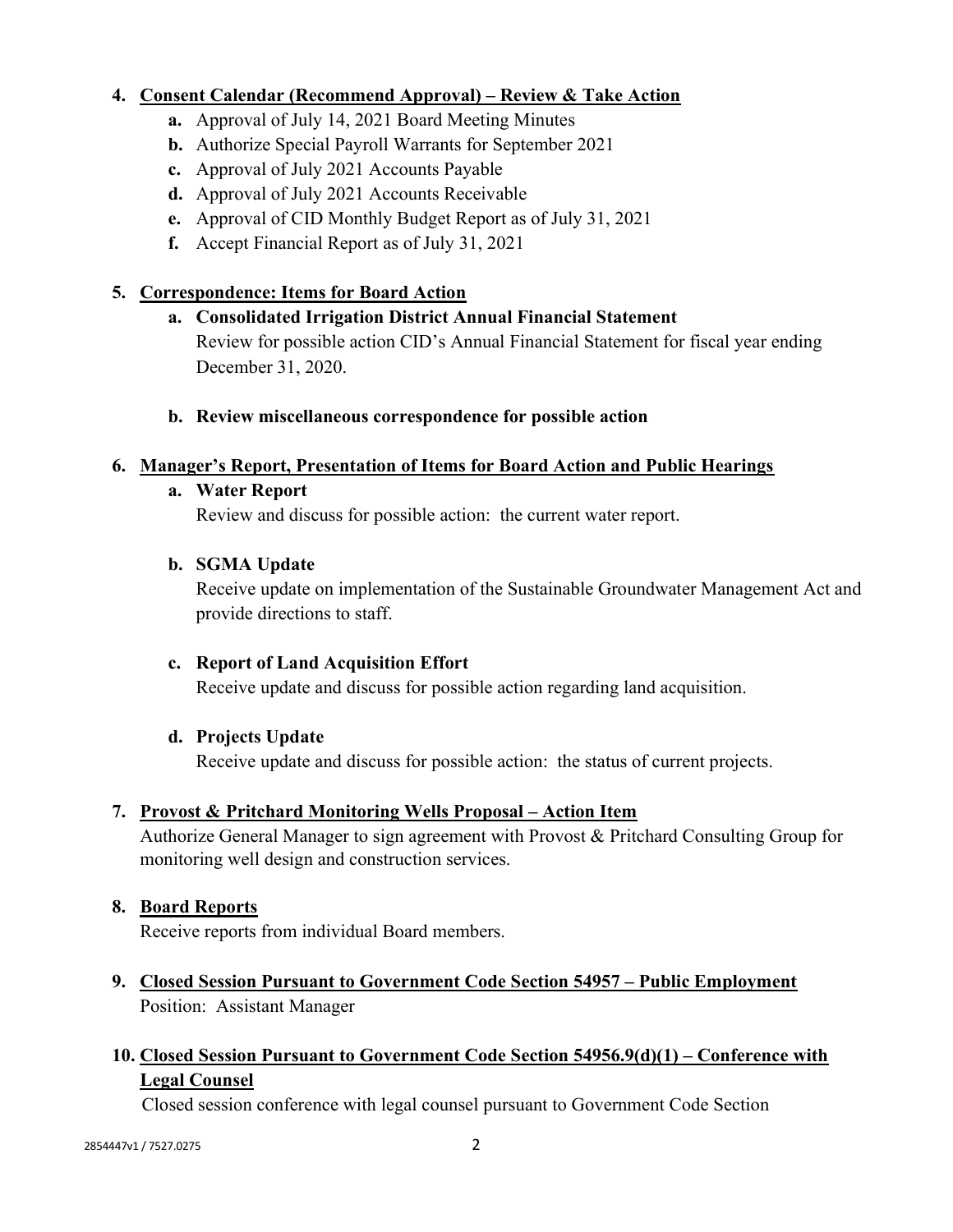54956.9(d)(1) related to existing litigation:

- *James Irrigation District v. KRWA, et al.* (Fresno County Case number 19CECG00769).
- State Water Resources Control Board, Division of Water Rights, KRWA Petition for Change Re License No. 11521.
- State Water Resources Control Board, Petitions to Revoke or Revise the Declaration of Fully Appropriated Stream Systems with respect to the Kings River System.
- State Water Resources Control Board, Semitropic Improvement District of Semitropic Water Storage District v. kings River Water Association et. al; Complaint in Support of Petition to Revise and/or Revoke Declaration of Fully Appropriated Stream System for the Kings River.

## 11. Closed Session Pursuant to Government Code Section 54956.9(d)(2) – Conference with Legal Counsel

Conference with legal counsel related to significant exposure to and/or anticipated litigation pursuant to paragraph (2) of subdivision (d) of Government Code Section 54956.9: (1 case)

## 12. Closed Session Pursuant to Government Code Section 54956.8 – Conference with Real Property Negotiator

Closed session pursuant to Government Code Section 54956.8 related to real property negotiations.

 a. Property APN: 345 080 005 Agency Negotiator: Phil Desatoff Negotiating Parties: CID Negotiating Terms and Price

### 13. End of Closed Session – Report from Closed Session

Disclosure of reportable action, if any, from Closed Session

### 14. Next Scheduled Meetings

Approve next regular Board Meeting on Wednesday, September 8, 2021 at 1:00 P.M., or immediately following the CKGSA meeting.

### 15. Adjournment

Note:

The Public will be given the opportunity to address the Board on any item on the Agenda before or during its consideration of that matter, as appropriate.